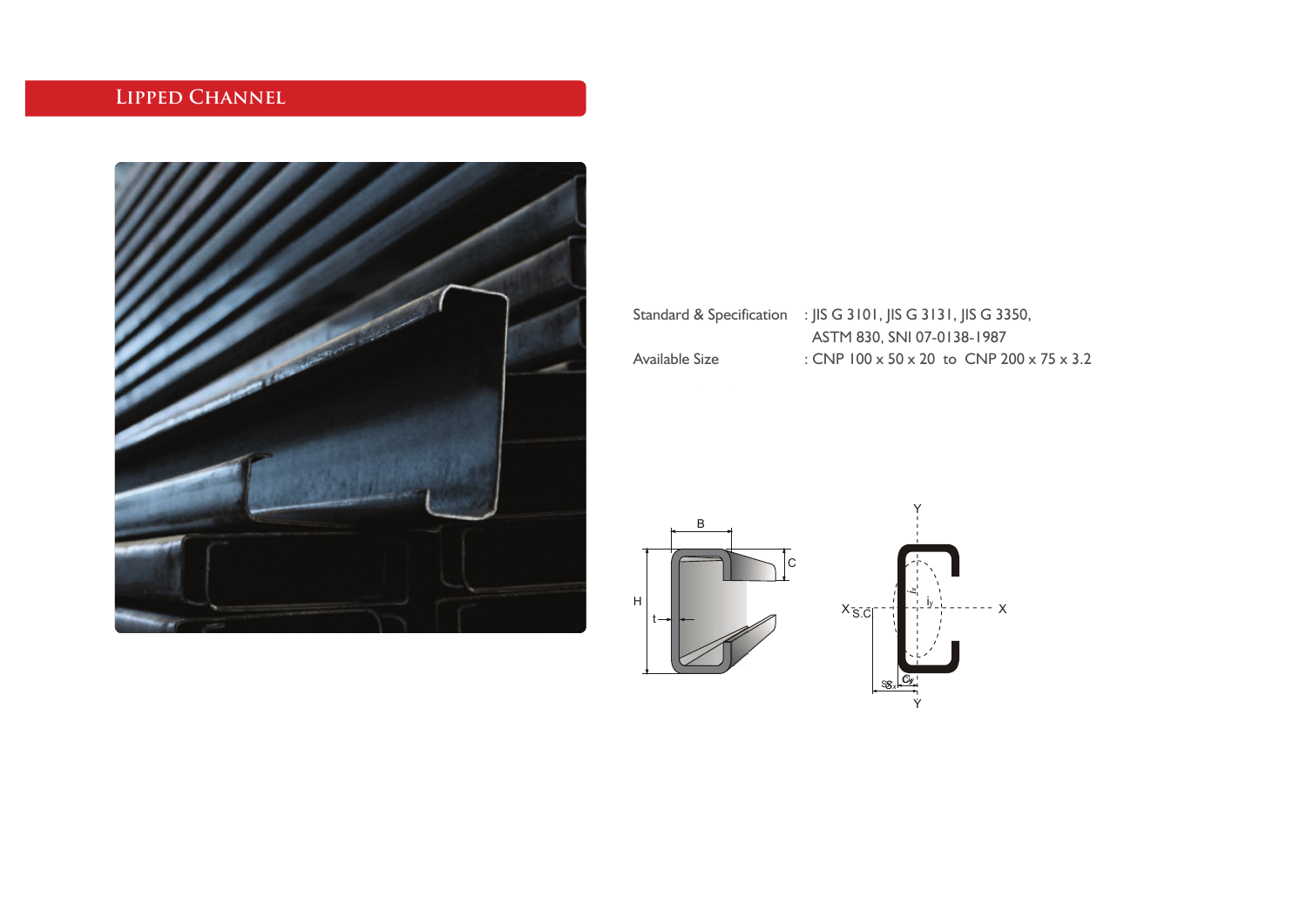| Dimension             |                |                 | Unit<br>Weight | Informative Reference            |                 |                    |               |                     |      |                      |                 |                     |                     |  |
|-----------------------|----------------|-----------------|----------------|----------------------------------|-----------------|--------------------|---------------|---------------------|------|----------------------|-----------------|---------------------|---------------------|--|
|                       |                | Section<br>Area |                | Geometrical<br>Moment of Inertia |                 | Modulus of Section |               | Modulus of Gyration |      | Center of<br>Grafity | Shear<br>Center | Torsion<br>Constant | Warping<br>Constant |  |
| $H \times B \times C$ | t              | $\mathsf{A}$    |                | $\mathsf{I}\mathsf{x}$           | ly.             | Zx                 | Zy            | rx                  | ry   | Cy                   | Xo              | H.                  | Cw                  |  |
| mm                    | mm             | cm <sup>2</sup> | Kg/m           | cm <sup>4</sup>                  | cm <sup>4</sup> | cm <sup>3</sup>    | $\text{cm}^3$ | cm                  | cm   | cm                   | cm              | cm <sup>4</sup>     | cm <sup>6</sup>     |  |
|                       | $\overline{2}$ | 4.54            | 3.56           | 71                               | 17              | 14.3               | 5.4           | 3.97                | 1.93 | 1.87                 | 4.48            | 605                 | 444                 |  |
|                       | 2.3            | 5.17            | 4.06           | 81                               | 19              | 16.1               | 6             | 3.95                | 1.92 | 1.86                 | 4.46            | 912                 | 496                 |  |
|                       | 2.5            | 5.59            | 4.39           | 87                               | 20              | 17.3               | 6.5           | 3.94                | 1.9  | 1.86                 | 4.45            | 1164                | 528                 |  |
| C 100 x 50 x 20       | 2.8            | 6.2             | 4.87           | 95                               | 22              | 19.1               | 7.1           | 3.92                | 1.89 | 1.86                 | 4.42            | 1621                | 574                 |  |
|                       | 3              | 6.61            | 5.19           | 101                              | 23              | 20.2               | 7.4           | 3.91                | 1.88 | 1.86                 | 4.41            | 1982                | 603                 |  |
|                       | 3.2            | 7.01            | 5.5            | 106                              | 24              | 21.3               | 7.8           | 3.9                 | 1.87 | 1.86                 | 4.4             | 2392                | 630                 |  |
|                       | $\overline{2}$ | 5.04            | 3.95           | 120                              | 18              | 19.3               | 5.5           | 4.89                | 1.91 | 1.69                 | 4.15            | 672                 | 675                 |  |
|                       | 2.3            | 5.75            | 4.51           | 136                              | 21              | 21.8               | 6.2           | 4.87                | 1.89 | 1.69                 | 4.12            | 1013                | 755                 |  |
| C 125 x 50 x 20       | 2.5            | 6.21            | 4.88           | 147                              | 22              | 23.5               | 6.6           | 4.86                | 1.88 | 1.69                 | 4.11            | 1295                | 805                 |  |
|                       | 2.8            | 6.9             | 5.42           | 162                              | 24              | 25.9               | 7.2           | 4.84                | 1.86 | 1.69                 | 4.08            | 1804                | 877                 |  |
|                       | 3              | 7.36            | 5.78           | 172                              | 25              | 27.5               | 7.6           | 4.83                | 1.85 | 1.69                 | 4.07            | 2207                | 922                 |  |
|                       | 3.2            | 7.81            | 6.13           | 181                              | 27              | 29                 | 8             | 4.82                | 1.84 | 1.69                 | 4.05            | 2665                | 965                 |  |
|                       | $\overline{2}$ | 5.54            | 4.35           | 185                              | 19              | 24.7               | 5.6           | 5.79                | 1.87 | 1.55                 | 3.86            | 738                 | 971                 |  |
| C 150 x 50 x 20       | 2.3            | 6.32            | 4.96           | 210                              | 22              | 28                 | 6.3           | 5.77                | 1.86 | 1.55                 | 3.84            | 1115                | 1088                |  |
|                       | 2.5            | 6.84            | 5.37           | 226                              | 23              | 30.2               | 6.8           | 5.75                | 1.85 | 1.55                 | 3.82            | 1425                | 1162                |  |
|                       | 2.8            | 7.6             | 5.97           | 250                              | 26              | 33.3               | 7.4           | 5.73                | 1.83 | 1.55                 | 3.8             | 1987                | 1267                |  |
|                       | 3              | 8.11            | 6.37           | 265                              | 27              | 35.4               | 7.8           | 5.72                | 1.82 | 1.54                 | 3.78            | 2432                | 1334                |  |
|                       | 3.2            | 8.61            | 6.76           | 280                              | 28              | 37.4               | 8.2           | 5.71                | 1.81 | 1.54                 | 3.77            | 2938                | 1398                |  |
|                       | $\overline{2}$ | 6.14            | 4.82           | 218                              | 36              | 29.1               | 8.3           | 8.3                 | 2.43 | 2.12                 | 5.19            | 818                 | 1784                |  |
|                       | 2.3            | 7.01            | 5.5            | 248                              | 41              | 33                 | 9.4           | 9.4                 | 2.42 | 2.12                 | 5.16            | 1236                | 2006                |  |
| C 150 x 65 x 20       | 2.5            | 7.59            | 5.96           | 267                              | 44              | 35.6               | 10            | 10                  | 2.41 | 2.12                 | 5.15            | 1581                | 2148                |  |
|                       | 2.8            | 8.44            | 6.63           | 295                              | 48              | 39.4               | 11            | 11                  | 2.39 | 2.12                 | 5.13            | 2207                | 2352                |  |
|                       | 3              | 9.01            | 7.07           | 314                              | 51              | 41.8               | 11.6          | 11.6                | 2.38 | 2.11                 | 5.11            | 2702                | 2482                |  |
|                       | 3.2            | 9.57            | 7.51           | 332                              | 54              | 44.2               | 12.2          | 12.2                | 2.37 | 2.11                 | 5.09            | 3265                | 2608                |  |
| C 200 x 75 x 20       | $\overline{2}$ | 7.54            | 5.92           | 467                              | 56              | 46.7               | 10.6          | 10.6                | 2.73 | 2.2                  | 5.49            | 1005                | 4571                |  |
|                       | 2.3            | 8.62            | 6.77           | 531                              | 64              | 53.1               | 12            | 12                  | 2.72 | 2.2                  | 5.47            | 1520                | 5159                |  |
|                       | 2.5            | 9.34            | 7.33           | 573                              | 68              | 57.3               | 12.9          | 12.9                | 2.71 | 2.2                  | 5.45            | 1946                | 6637                |  |
|                       | 2.8            | 10.4            | 8.17           | 636                              | 75              | 63.6               | 14.2          | 14.2                | 2.69 | 2.2                  | 5.42            | 2719                | 6085                |  |
|                       | 3              | 11.11           | 8.72           | 676                              | 80              | 67.6               | 15            | 15                  | 2.68 | 2.19                 | 5.41            | 3332                | 6437                |  |
|                       | 3.2            | 11.81           | 9.27           | 716                              | 84              | 71.6               | 15.8          | 15.8                | 2.67 | 2.19                 | 5.39            | 4030                | 6779                |  |

Material : JIS G 3131 / ASTM 830, Symbol : SPHC/ SAE 1006/ SAE 1008 Standard length : 6 Meters, Dimention Tolerance : JIS G 3350

Technical Specification Material : JIS G 3131 / ASTM 830, Symbol : SPHC/ SAE 1006/ SAE 1008 Non standard length is available on request subject to minimum quantity. Non standard length is available on request subject to minimum quantity.<br>We provide additional services for standard drilling and punching. Shotblasting, painting and galvanizing are available on request.